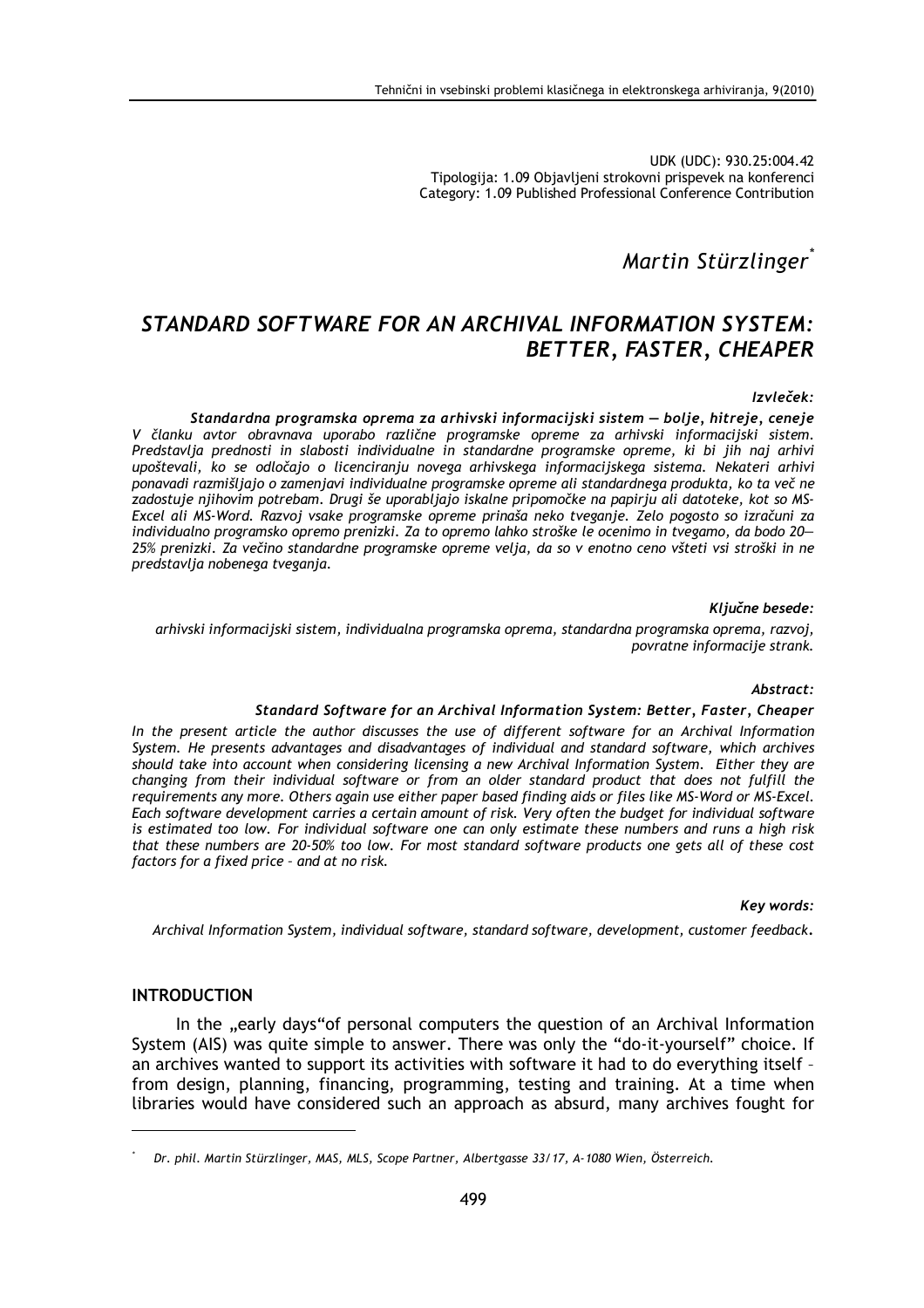themselves. But then again, how many archivists thought or even knew about archival standards.

Usually an archivist with programming knowledge or a very willing IT-department who would be interested in such an unusual task, were required. While some archives started to use these in-house developments most others continued with a traditional paper or basic MS-Word and MS-Excel approach for describing their fonds. In this way archives invested substantial personal or financial resources in the development of software. They were planned, developed and used in-house. No other usage, no other users were envisioned. This also continued an archival tradition of not collaborating and not sharing resources. Because each and every archival holding and its description is unique also the task of describing it was considered unique.

### **WHAT IS STANDARD SOFTWARE?**

Up until the mid-1990s there was also not much choice to an in-house development as there was hardly any software around that could claim to be "standard". But what is the "standard" in standard software? It is not software to a certain international or national "standard". Standard software does not necessarily adhere to archival standards like ISAD(G), ISAAR(CPF) or others. One has to differentiate between the different meanings of the word. The word "standard" reflects to the fact that it is a "standard product" like a car or a product in the supermarket. It is offered "as is" to everybody on the market: "What you see is what you get". The customer has to decide about the qualities and the functions before buying. Many software programs are sold like this: Adobe® Acrobat®, MS-Office®, Oracle Database® and many others.

Actually one does not "buy" software because this would mean buying the source code of the software. In the case of Adobe® Acrobat® this would probably come close to buving the whole company - something only very few people are interested in. The right term is to license software - more precisely to license the right to use software, in most cases for an unlimited time.

When licensing standard software, the customer gets the software as seen and tested. Changes in the appearance and features are generally not possible. This is comparable to buying a car where one can choose a brand and then a model within the brand. Each model has a list of extras one can choose from. Generally it is not possible to choose for model B an extra that is available only for model A. In another example, when using MS-Word one has to be satisfied with the features and the appearance provided. It is not possible to have the close button in the top left corner - it will always be in the top right corner. Of course standard products can be customized - adapted to individual needs or wishes. One can add a feature to a car that is not in the extra list or program a plug-in for MS-Word. But this usually comes at a higher price. It is similar with standard software. Some come as a single system at one price, some other have different "models" each with a list of "extras". If a system has this flexibility it can adapt to different needs of the customers and also be flexible in price. If a big archives has lots of requirements it will use the "big model" with lots of "extras" and if a small archives only has basic needs it will stay with a "basic model" with no "extras".

Another big difference between individual and standard software must be mentioned. Individual software is created according to a requirements specification and promises to work exactly the way the customer has defined it. This software producer guarantees all the functions specified, depending on the contract. If an error occurs he is liable to fix it.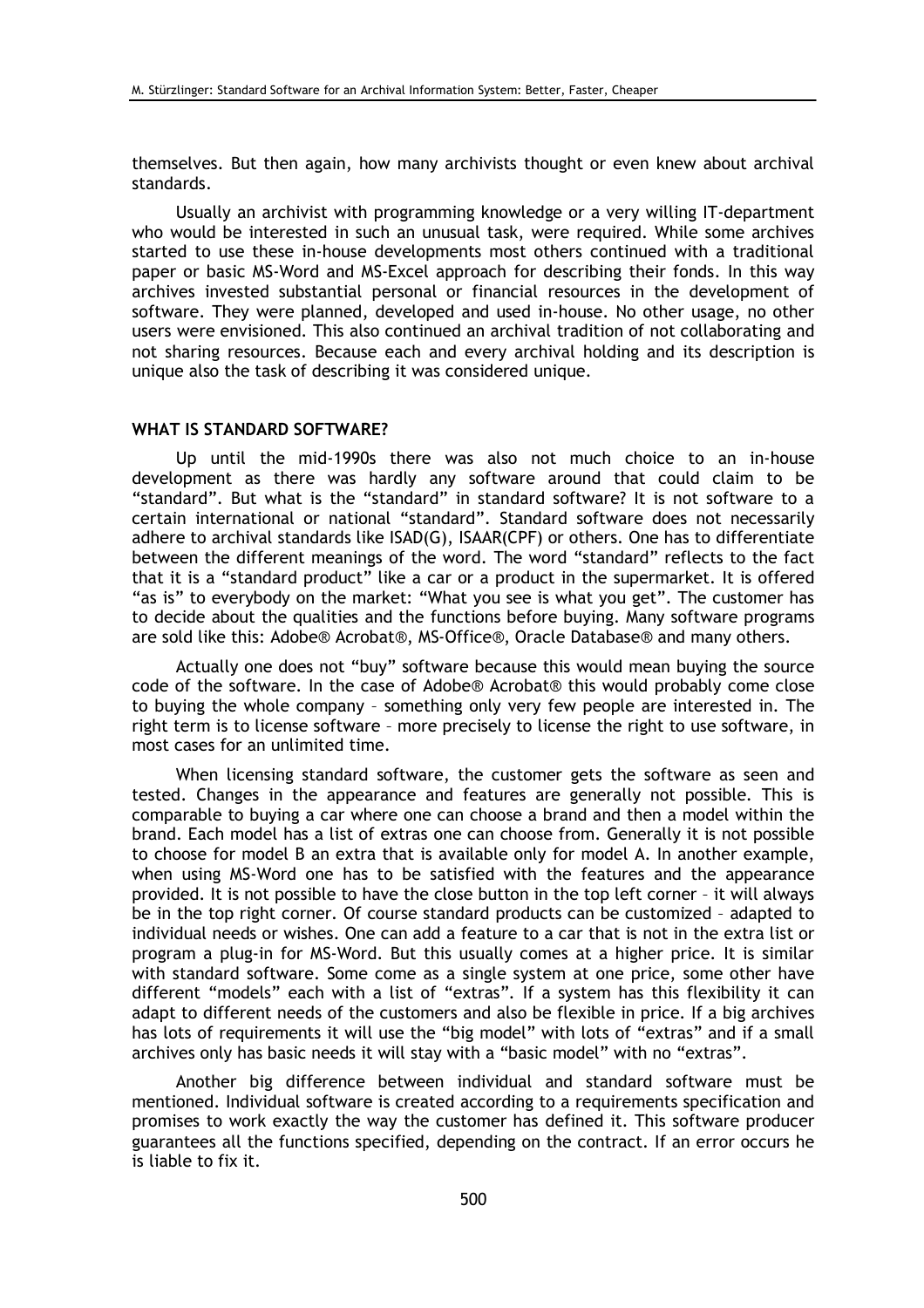This is different with standard software. Here the producer does not guarantee that the software works flawlessly. This sounds surprising but is something we routinely accept with many products. Looking at the homepages of the above mentioned software companies it is easy to find a long list of known errors in the software. Only very critical errors that endanger the overall system or the saved data need to be fixed right away. If you happen to find such an error for example in MS-Access and report it to Microsoft they will react to this and fix it with a software patch as soon as possible.

As any good vendor, software companies are happy to receive customer feedback especially on errors in the software. These errors are then evaluated to see how critical they are to the customers. According to this judgment a decision is taken on when to fix it. If it is more severe it will probably be fixed with a software patch (which repairs just the function that is not working). If it is only minor the repair will probably be delayed until the next version of the software is released. This version then includes everything from new features, better working features and bug fixes.

### WHAT IS AN ARCHIVAL INFORMATION SYSTEM?

In this article I concentrate on the term Archival Information System (AIS). What does it mean and why is it used? An AIS is a software for the whole archives. Its main focus is on the archival holdings, concentrating on the description of fonds, series, dossiers and documents in combination with thesauri/descriptors. But there are many other tasks in an archives, which should be solved in an integrated way. Most important of all a modern system should be able to deal with paper based and electronic records in an integrated way. For the descriptions there should be one unified way to administer them; there should be one way to search for them. No switching between systems or dealing with two logical structures should be involved. An AIS (or sometimes called AMS - Archive Management System) must also be capable of supporting the total of work processes in an archives. This ranges from pre-archival work, through accession and description to loan and publication on the Internet. Description and printing finding aids are the central part - but only a part of the duties of an archives. The central software for an archives should cover most or all of the aspects that the institution deals with.

When software is selected, a great deal of importance is attached to sophisticated individual functions. Later, in operation, the sum of the functions and the uniform mode of operation turn out to be more crucial. It is important that one system supports all common work steps within the archives and in contact with the outside world (accessions, loans, data import and export). Independent databases for image or literature collections are not necessary, paper and electronic files should be managed in a single system. This uniformity creates the crucial added value, management and searching is made considerably easier.

#### ADVANTAGES OF STANDARD SOFTWARE

Standard software has many advantages for an archives over individual software. The advantages can be grouped into 3 categories:

- Number and quality of functions
- Reduction of risk  $\bullet$
- **Time**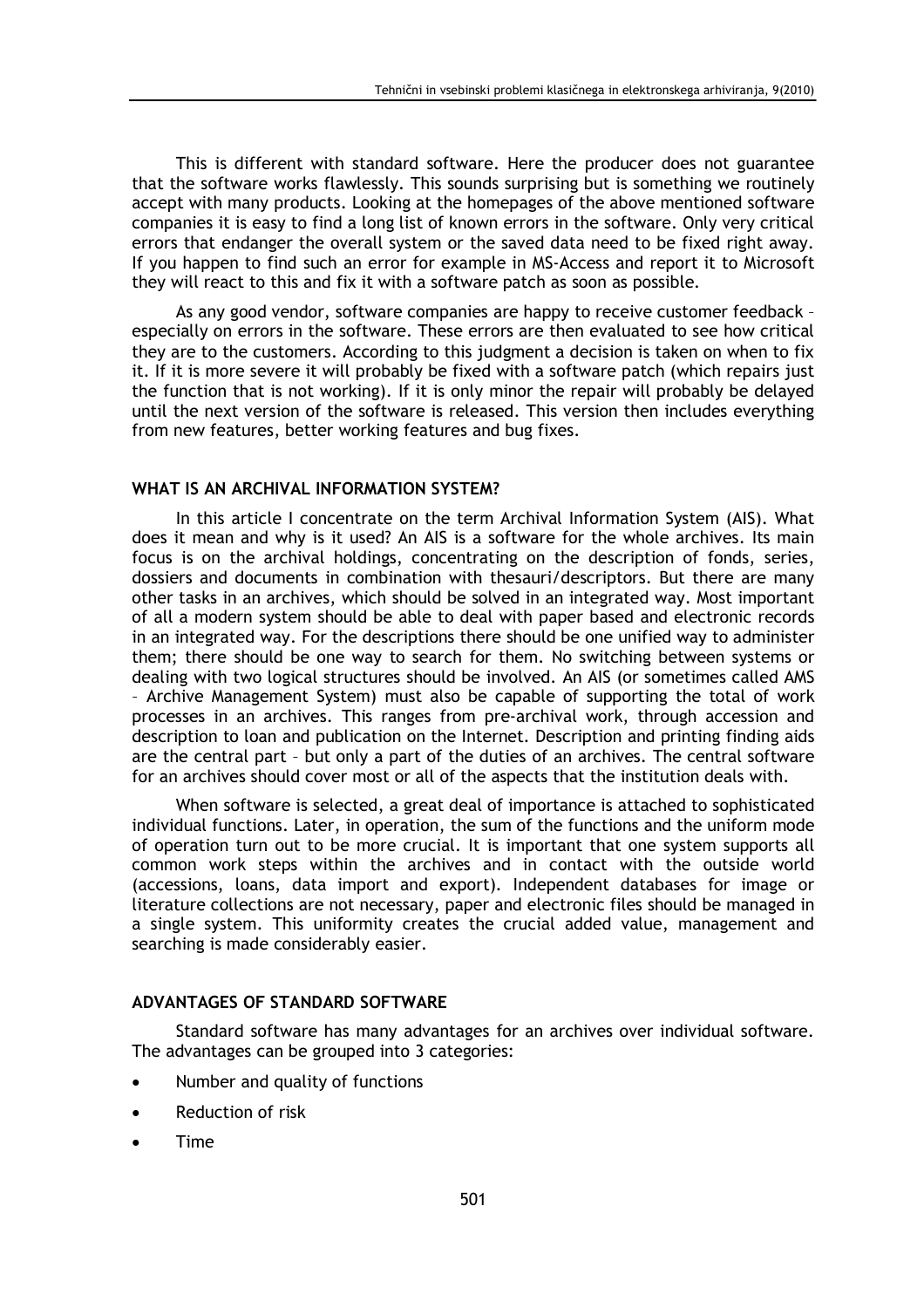# NUMBER AND QUALITY OF FUNCTIONS

Standard software usually has more functions than individual software. The reason for this is simple. It is programmed and developed by a company that cares about its product and its customers. To have a viable chance in the market selling the product, it has to offer a wide range of functions to satisfy all the diverse customer needs. The company developing the software has different customers with individual needs. There are big archives, small archives, company archives, special archives etc. When offering standard software the product has to be attractive to all of them. In order to achieve this it is necessary to include a wide variety of functions - many more than would be included in individual software that focuses on one customer only. Usually these functions will also work better than in individual software. One of the strategic advantages of such a software producer is a broad customer base. If the producer listens to its customers and understands the needs it will try to accommodate them as much as possible. Therefore functions are often developed in close contact with the practical needs of many archivists doing the work. In individual conversation, in workshops or in other forms of feedback the producer can shape the software exactly to solve real problems. With this knowledge, functions can be refined in a better way considering different aspects of solving the same problem.

Individual software very often starts from one individual point of need for which it is developed. Once the system is working it grows and grows in functions and is adapted to other areas. One example for this is when a library or museum software is taken and adapted to the needs of an archives. Another example would be an image database that is adapted for the description of modern administrative records according to ISAD(G). While such a system can grow to be useable the limitations of the original design will always be visible. Standard software - at least good standard software - has taken most needs of an archives into account at the time of the original design. An integrated workflow, a uniform interface and a uniform way of handling things bring an ease of use and efficiency. Important features like flexible data import and export as well as reports will be available.

The large customer base has another important advantage that reflects back on all the customers. Standard software will always include solutions that were not regarded as mandatory when the software was licensed. But when using the software one learns to see the advantages of these new functions. If you take a very bright archivist who is responsible for an individual software project you can imagine that he thinks of 50 very clever functions for his software. Due to the larger feedback and more resources the standard software will easily include another 100 functions that this person has not thought about - but will make his life easier nevertheless.

Also this clever archivist has to constantly be up to date and change the software to the changing needs. Not a year can go by without some minor reworks, every 5-7 years the software has to undergo a major overhaul. All of this time and energy is lost for the core tasks of an archives. A user of standard software on the other hand can more easily focus on these tasks and relax on the software side. Software with many customers will always be up to date and it will often include solutions that are ahead of time. A large and diverse customer base should also be a reassuring sign for flexible and adaptable software. If such an AIS can be used in a national archives, a company archives, a clerical archives and a university archives in different countries chances are high it will be suitable for many other archives, too. It then has a data model that can adapt to their different requirements and archival traditions.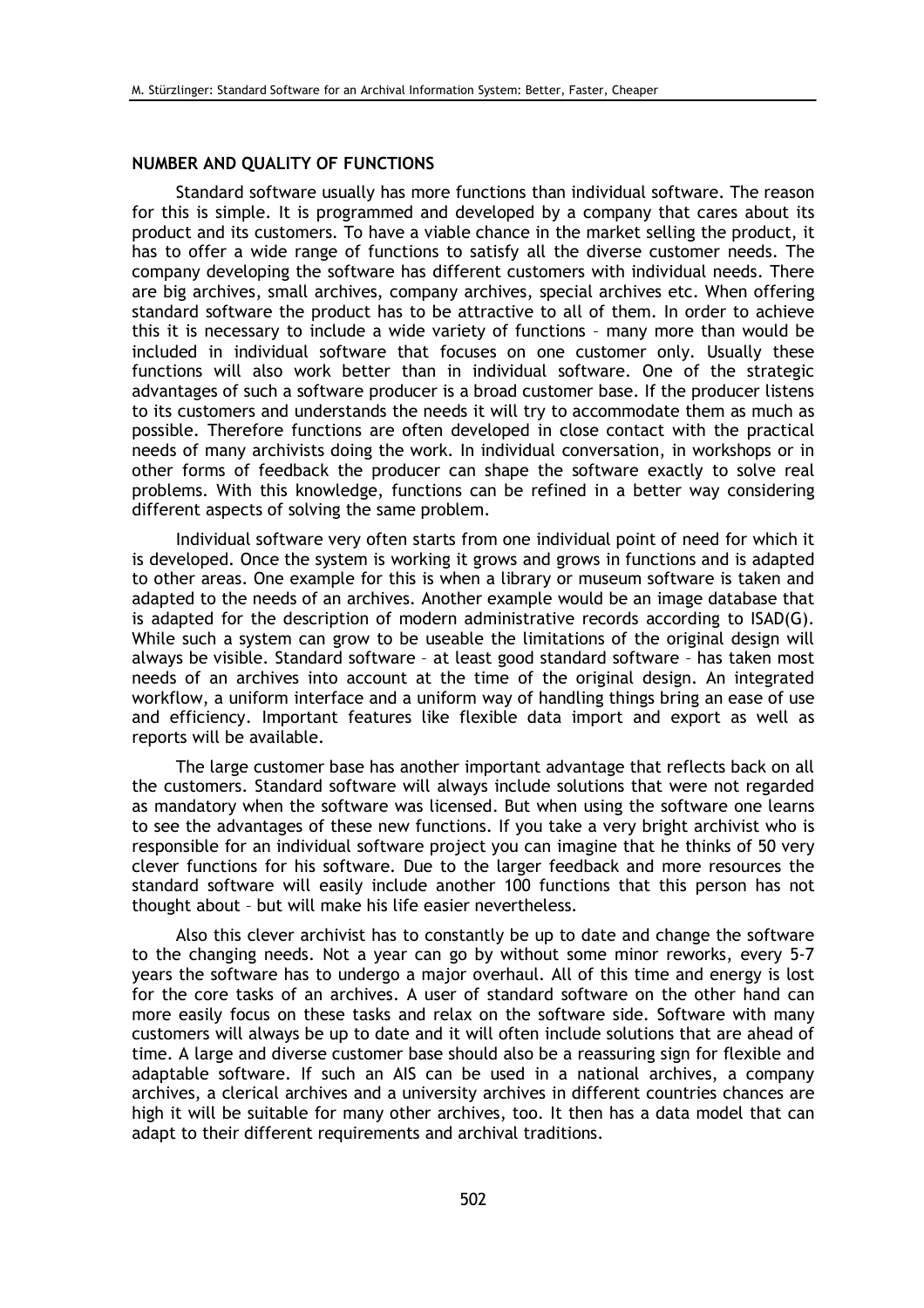While individual software can - provided enough resources - have many features and fulfill many needs, there are some challenges too steep for it. Quite often it is the size or the complexity of the database that makes it impossible to further develop it. More and more resources have to be invested to keep the system alive. And some challenges should not even be tried with individual software, like the complexity of electronic archives. All the complexities surrounding the OAIS model for preservation of electronic records should be either solved with huge amounts of money or standard software - a combination of both is best of course.

Standardization leads to a focus on strategic processes - away from perfecting rare special cases. Standard software suggests the use of tried and tested sample processes for many workflows and usually supports description standards like ISAD(G), ISAAR(CPF) as well as EAD and EAC without prescribing them to the archives. The co-existence of standards and historically developed structures should be part of a good software.

# **REDUCTION OF RISK**

If an archives is looking for software to solve its needs it should turn to standard software not only because of better functions but also to avoid the high risks involved in the development of individual software.

When developing individual software most institutions only see the price of the programming. They estimate how long the project will take, multiply it with the hourly rate of the programmer(s) and have calculated the budget. Rarely other factors are taken into consideration. In the specification phase - when all the functions are planned and designed - it needs the expertise of the archivists and the programmers combined. During this time, which can easily be up to two years, archivists cannot fully work for their real job. In an honest project the time of programmers and archivists have to be calculated toward the budget.

During and after programming, each function has to be tested and - if the test fails - corrected. Then documentation for the whole software should be written. Without it one is always dependent on the two, three persons involved in design and programming. After this, training and the time for yearly maintenance have to be considered. All of these factors must be calculated for a valid budget. For individual software one can only estimate these numbers and runs a high risk that these numbers are 20-50% too low. For most standard software products one gets all of these cost factors for a fixed price - and at no risk. Because one knows that standard software is existing and working - with individual software there is always a risk that the project fails.

The biggest risks in any project are the changes to it. This is especially true for software projects. I have seen many projects for individual software that started without a clear specification listing all the functions needed. Programming started with a set of functions but very soon changes, additions and other priorities were added. Without a clear project plan, a budget and most of all a deadline such a project is at high risk of failure. If one manages this phase eventually the archivist will start to work with the core functions that are ready for use. But the overall system will always be incomplete and unfinished. More resources, many more meetings and more budgets are needed - often resulting in frustration.

Individual software is always dependent on the resources of the institution that commissioned it. If it runs out of money, manpower or energy to further support it, the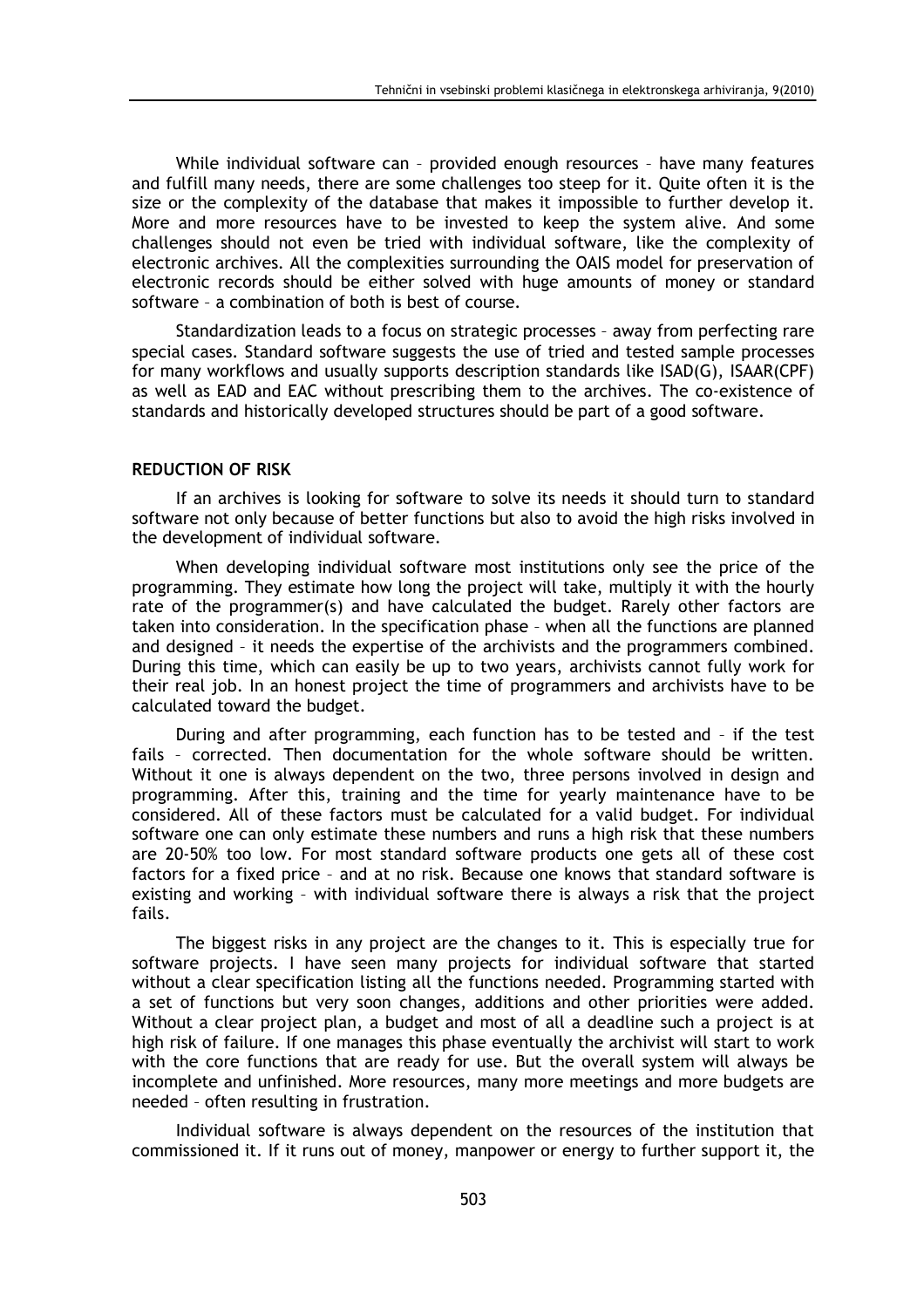software is already outdated. Two to five years later it becomes unusable and the investment is lost. Standard software on the other hand is dependent on a much broader customer base. This guarantees that the software will be stable and up to date. The original investment at the beginning is preserved or even enhanced.

One of the strategic advantages of standard software is the regular product maintenance. The producer of an AIS has a high interest in keeping the software attractive for new customers and will fix errors, make features better working and add new features. All of this usually falls under regular maintenance which is essential for preserving the value of the investment the archives has made. Product maintenance comprises the regular delivery of patches, releases and versions including documentation and installation instructions. It consists of:

- **Value Preservation**
- Correction of program errors and minor defects within the framework of systematic release management
- Adjustment to a developing technical environment (operating system, database).
- Immediate recovery of serious faults or operation-critical errors (patches)
- Value increase by incorporation of new functions and technical possibilities

As a rule of thumb around 1/3 of the money invested into maintenance is value preserving and 2/3 is value increasing. Customers have a significant influence on the selection of value increasing investment. You can make suggestions and report faults and wishes via the feedback system. Therefore regular maintenance not only keeps your software working but it will usually also make it a better product.

If the producer of standard software wishes to retain its position and remain attractive, it has to constantly keep the software up to date. Due to the customer base archive-related or technical enhancements can generally be developed faster and at a cheaper price because many institutions (customers) share the investment.

Future requirements are covered before the majority of archives actually feel a need for them - the availability of new functions even prompts many archives to start thinking about them. Standard software can therefore be also the bearer of new technologies and ways of thinking. This is true for example with EAD (Encoded Archival Description). While most archivists know about it only few archives have developed a real need to use it. Chances are high that a standard AIS will provide an EAD-Export before the archives sees a practical need for it. Once the AIS provides the function this can become the starting point for a project to share descriptions and present them in the EAD format.

If the standard software has a modular structure it enables stepwise implementation - geared to concrete requirements and without gaps. This may start with a module for description, then for accessions and continue to the Reading Room. As the latest stage a module for the Internet may be added resulting in a wider range of users. By adapting to the growing requirements and financial possibilities the archives only has to invest what is really needed, when it is really needed.

In some countries archives or their IT-departments argue that it is cheaper to develop individual software because the hourly rates of the programmers are substantially less than in other countries - 30%, 50% or even more. This fact cannot be negated but it only concerns one factor of the price. There are many other factors that determine the overall cost of software, for example: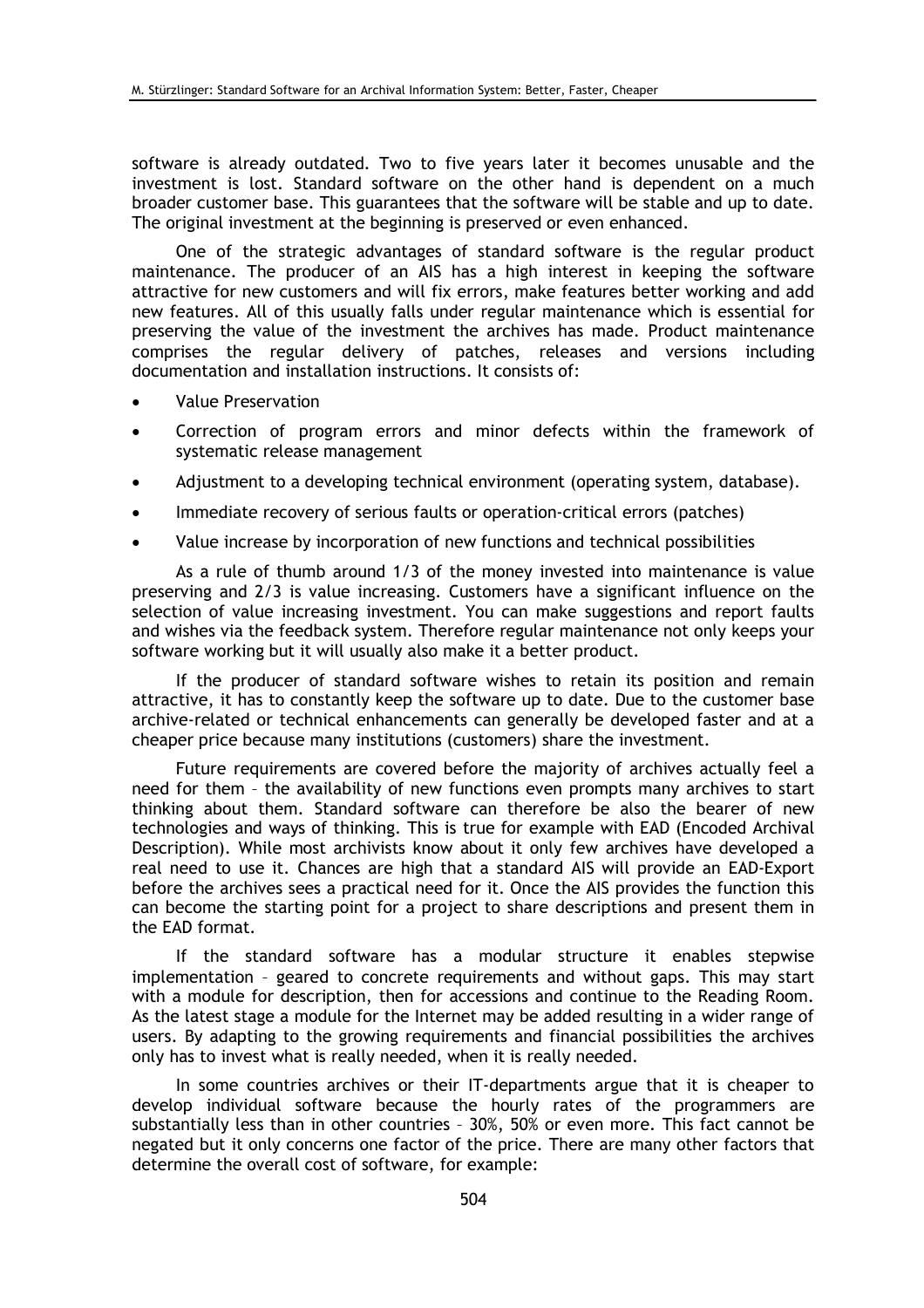- The programmers of the standard software are already experienced in the topic not starting from scratch and should therefore be more efficient.
- The software vendor of standard software does not sell the product purely based on hourly rates. The license price will always be much lower than the costs of all the hours needed to create the software as the vendor can sell the product multiple times.

All the arguments in the chapters about the functions and time - and most of them in this chapter about the risk - are still valid. Therefore standard software that already has a stable customer base can offer more functions, work better and still be cheaper overall than individual software - no matter the hourly rate of programmers.

#### **TIME**

Creating software takes considerable time and effort - especially for an institution like an archives, which has no trained experts for this task. First one needs to find programmers. Then the archivists have to write a list of requirements which is translated for the programmers into a specification. Then the main task of programming starts which is followed by a testing phase. The process is concluded by documenting and training the software.

All of this takes a lot of time and cannot be achieved within a few months - if the software is considered to have more than just the most basic functions. Selecting and introducing standard software can be done within weeks. If an archives has to go through a public tender the effort is considerably higher because the requirements have to be listed in general and a big administrative overhead has to be dealt with. But even with these 6-12 months needed for the tender process standard software should always be faster ready-to-use than individual software.

When creating individual software each project step needs to be done or accompanied by at least 2-3 archivists. During the development phase of the software these persons can only work in a much reduced manner for the other tasks of an archives. The consequence of this is that the software does not increase the efficiency of the archives but for a considerable time decreases it. More time is lost in the long run when constantly maintaining the software. At least in a vearly cycle the software has to be reworked and every 5-7 years it needs to be reworked in large parts. All of this needs lots of time, energy and money which are lost for the main task of the archives.

## DISADVANTAGES OF STANDARD SOFTWARE

The list of disadvantages of standard software is clearly shorter that the list of advantages. Or differently phrased: individual software seems to have some advantages.

When designing functions for individual software one usually tries to implement just those needed at a given time. Elements not needed or that might be interesting in the future are disregarded. This can make the software in its initial phase easier to use. It works the way and uses the terms that people are used to in this archives.

These advantages are short lived and short sighted. Once people start to use the software they will immediately grow an "appetite" for more and better functions. The result is often a whole range of functions that grew without a "master plan". Good